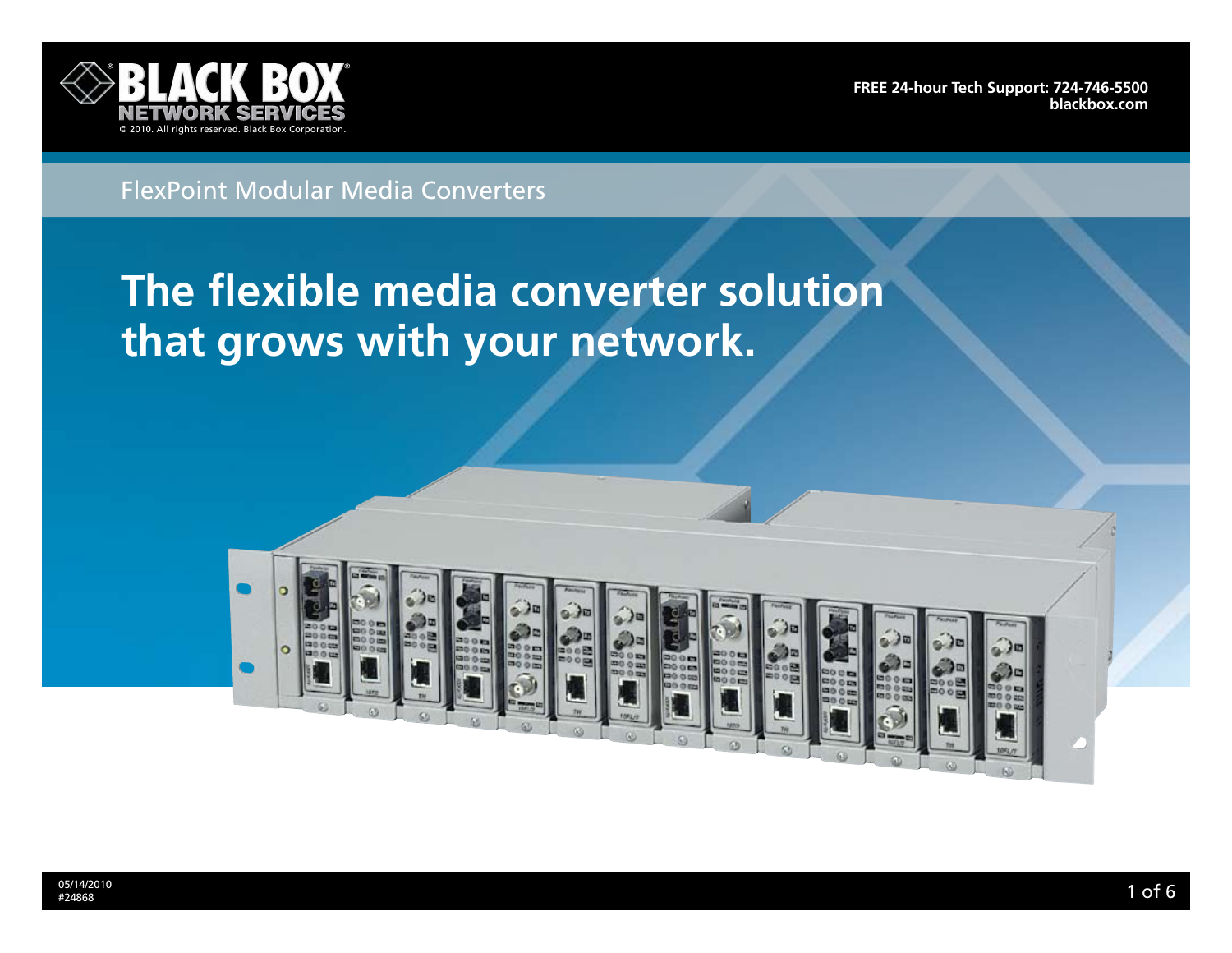## Link different media types together in one local area network.

## **Features**

- » More interface choices than any other media converter system.
- » Easy installation—no software required.
- » FlexPoint Media Converters work as standalone or hot-swappable chassis-based media converters.
- » The FlexPoint Power Chassis holds up to 14 media converters and features single or dual hot-swappable AC or DC power supplies.



10/100 Switch with Gigabit Fiber Uplink

## **OVERVIEW**

FlexPoint™ Modular Media Converters from Black Box provide the ultimate in flexibility and reliability for your expanding multimedia LAN. These standalone converters are also chassis-based modules!

Plus, FlexPoint offers you more interface options than any other media converter system. Your choices include:

- Ethernet
- Gigabit Ethernet
- Token Ring
- UTP
- Single-mode fiber
- Multimode fiber
- $\bullet$  Coax
- 10/100 rate converters
- Single-mode to multimode fiber converters
- Long-distance fiber converters
- $\bullet$  ATM OC-3
- ATM OC-12

FlexPoint Media Converters make it easy to expand your networks as your company grows. The incredible variety and versatility of this system make it ideal for networks that are subject to constant upgrades and changes.

LEDs on each FlexPoint Media Converter display status.

Tailor the system to your requirements: Get the media converters you need now and use them individually. Then, when your LAN grows, mount your media converters on the wall, in the 5-Position Rackmounting Kit, as modules in the Power Chassis, or on a DIN rail. The Power Chassis holds 14 media converters and a Single or Dual AC or DC Power Supply.

### 10BASE-T to BNC

This media converter joins unshielded twisted-pair (UTP) and coax LANs together to form one network.

For UTP, the 10BASE-T/BNC converter supports Category 3, 4, and 5 wiring at distances of 328 feet (100 m). This model also corrects wiring-polarity reversals and eliminates crossed cables with a crossover switch.

For coax, this converter has a BNC connector that supports 50-ohm cable at up to 607 feet (185 m). And you don't need a T-connector—switch-selectable termination is built in.

## 10BASE-FL to BNC

These 10BASE-FL to 10BASE2 media converters connect a ThinNet LAN to fiber to form one network.

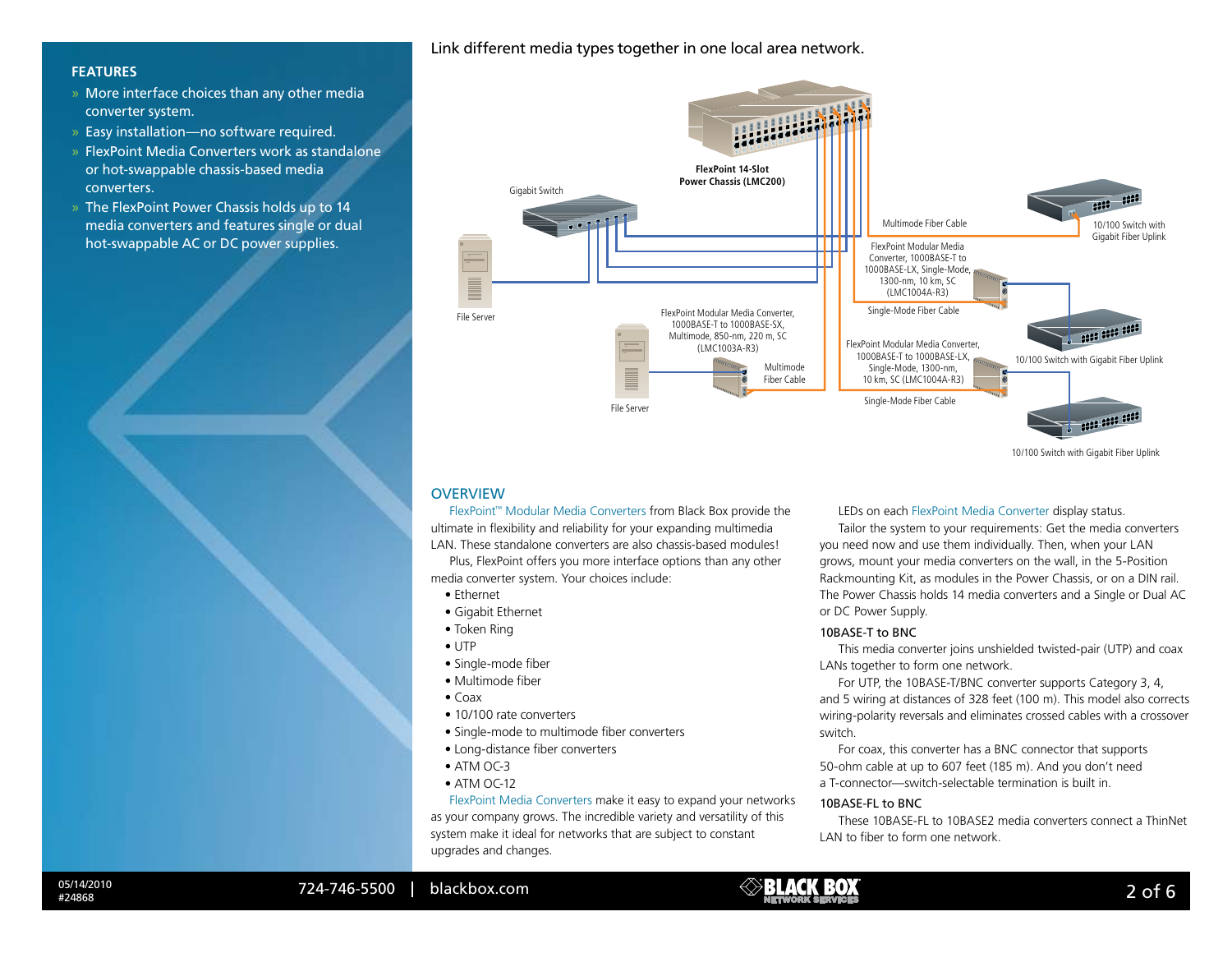For fiber, these converters use ST connectors. They come in 850-nm multimode, 1300-nm multimode, and 1300-nm singlemode models. The fiber length is limited to 1.2 miles (1.9 km) per IEEE 802.3 timing.

On the coax side, the converters have BNC connectors and support 50-ohm cable at distances of up to 607 feet (185 m). You can connect up to 30 workstations to this segment per the 802.3 IEEE standard.

A switch-selectable terminator is built in.

#### 10BASE-T to 10BASE-FL

These media converters join unshielded twisted-pair (UTP) and fiber LANs into one network. They support half- and full-duplex (10- and 20-Mbps) operation.

For fiber, these converters use SC or ST® connectors in 850-nm multimode, 1300-nm multimode, 1300-nm single-mode, or 1550-nm single-mode.

For UTP, these media converters use an EIA/TIA modular 568 RJ-45 connector and support Category 3, 4, and 5 wiring, connecting at distances up to 328 feet (100 m).

10BASE-T to 10BASE-FL converters also correct wiring-polarity reversals and eliminate crossed cables with a crossover switch.

#### 100BASE-TX to 100BASE-FX

This group of media converters connects Fast Ethernet 100BASE-FX fiber to 100BASE-TX UTP LANs. They use auto-negotiation for full- and half-duplex operation and can handle numerous fiber types.

These converters auto-adapt to the highest performance level supported by the device that is connected to the UTP port. When the device supports full-duplex, the converter adapts to full-duplex mode and creates a 200-Mbps bandwidth. When the connected device supports only half-duplex, the converter adapts to this mode and creates a 100-Mbps bandwidth. Full- and half-duplex operation can also be controlled by a manual override switch.

The fiber side of these converters operates at 1300 nm or 1500 nm and uses ST or SC connectors. Multimode models can support distances of up to 1.2 miles (2 km), and the single-mode models can operate at distances of 68.4 miles (110 km).

The UTP port, which supports distances of up to 328 feet (100 m), has a modular 568 RJ-45 connector for Category 5 wiring. A crossover switch eliminates the need for crossed cables.

#### Gigabit UTP to Fiber

Use FlexPoint Gigabit UTP to Fiber Media Converters to convert Gigabit Ethernet 1000BASE-T unshielded twistedpair (UTP) cable to 1000BASE-SX single- or 1000BASE-LX multimode fiber. The converters comply with the IEEE 802.ab standard.

The converters auto-adapt to the full-/half-duplex and flow-control services supported by the device connected to its UTP port. Userselectable override options set the desired mode.

The converters operate in full-duplex to provide an effective 2-Gbps data rate or in half-duplex mode to provide a 1-Gbps rate. This maximizes the throughput when connecting to high-bandwidth full-duplex services such as servers or switches.

Network flow control is supported via an auto-selected or userselected "Pause" function that helps relieve network congestion by providing "backpressure" to the sending device.

The converter supports 850-nm (SX), 1300-nm (LX), or 1550-nm fiber and uses SC, MT-RJ, or LC connectors. The Multimode SX supports distances of up to 722 feet (220 m); the single-mode models support distances of up to 40.4 miles (65 km).

User-selectable Link Propagation is available for Spanning-Tree redundant network architectures as well as for connecting to SNMP or other network-managed devices that monitor link availability. A user-selectable override is provided to isolate the link detection to a per-segment basis.

The converter's UTP port uses a modular EIA/TIA 568 RJ-45 connector and supports Category 5 or higher wiring with distances of up to 328 feet (100 m). Automatic polarity detection and correction assists in network installation and maintenance.

#### Token Ring UTP/Fiber

For Token Ring LANs with fiber-to-copper conversions, these models automatically sense and configure themselves to the network ring speed. They also self-configure to attached devices through an automatic sensing circuit.

The UTP port can attach to a workstation's network interface card, ring-in/ring-out port, or lobe. This converter can also support server or workstation fiber attachments and fiber ring extensions.

Category 3, 4, and 5 wiring can be used. At 16 Mbps, Category 5 wiring can support distances of 492.1 feet (150 m). At 4 Mbps, Category 5 wiring will support distances of 1604.4 feet (489 m). With fiber, the converter supports 1.6 miles (2.6 km) using multimode fiber and 12.4 miles (20 km) using single-mode fiber.

These models also test cable integrity in the network.

#### 100-Mbps Fiber-to-Fiber Mode Converters

Multimode-to-Single-Mode converters connect to the network over multimode fiber. But between Media Converters, they connect with single-mode fiber to give you distances up to 36.1 miles (58.1 km).

Multimode-to-Multimode versions extend your network up to 3.1 miles (5 km).

100-Mbps Fiber-to-Fiber Mode Converters support Token Ring, Ethernet, and Fast Ethernet.

#### 1000-Mbps Multimode-to-Single-Mode

1000-Mbps Multimode-to-Single-Mode converters connect to the network over multimode fiber and extend the network with single-mode fiber. They support single-mode distances up to 31.1

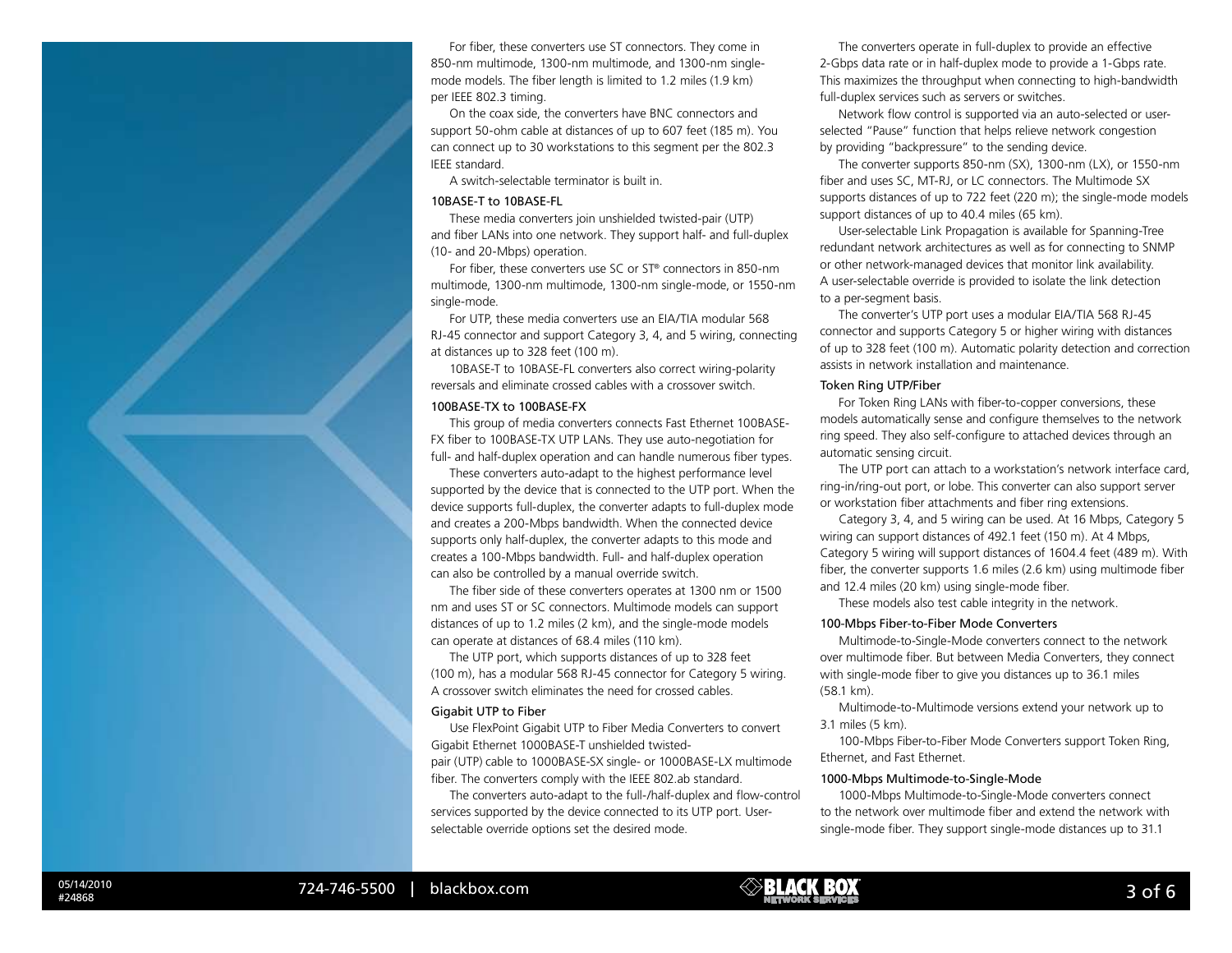miles (50 km). The converters comply with IEEE 802.3 and 1000BASE-LX/SX standards.

#### Mode Converters for ATM OC-3 and OC-12

Mode Converters for ATM support OC-3 or OC-12 standards over ATM networks and the Synchronous Optical NETwork (SONET).

They're perfect for extending line drops in large corporations, regional and national telco switching offices, and other intercampus telecommunication systems.

The FlexPoint OC-3 Single-Mode to Multimode Fiber Converter provides 155-Mbps connections to extend network distances by connecting multimode fiber networks or devices over single-mode fiber cabling.

The FlexPoint OC-12 Single-Mode to Multimode Fiber Converter provides 622-Mbps connections to extend network distances by connecting multimode fiber networks or devices over single-mode fiber cabling.

LEDs report the availability of power and the detection of devices attached to the fiber ports.

#### 10/100 Rate Converters

This group of rate converters connects Fast Ethernet 100BASE-FX fiber to 10BASE-T or 100BASE-TX UTP LANs. They use autonegotiation for full- and half-duplex operation and can handle numerous fiber types. An override switch provides total manual control over the 10/100 operation of the UTP port and the half-/full-duplex operation of both the fiber and UTP port.

The fiber port operates at 1300 or 1550 nm (depending on the model) and features SC, ST, or MT-RJ connectors. Multimode models support distances of 1.2 miles (1.9 km), and single-mode models support up to 16.8 miles (27 km). Long-haul (LH) models support distances of up to 34.8, 51, or 60 miles (56, 82, or 96.6 km).

These converters also feature a 1 MB store-and-forward buffer and MAC address learning.

#### T1/E1 Copper to Fiber Line Drivers

FlexPoint T1/E1 Copper to Fiber Line Drivers convert coax and twisted pair to multimode or single-mode fiber—and they extend T1/ E1 over fiber.

T1/E1 Copper to Fiber Line Drivers feature a crossover switch on the RJ-45/RJ-48 port for easy connections to equipment. Dry relay contacts on Pins 3 and 6 of the RJ-45 connector provide connection to alarm equipment. The contact closes when the signal is lost on the copper or fiber connection.

LEDs display the T1/E1 link status, diagnostic modes of operation, and line segment errors.

The line drivers support AMI, B8ZS, and HDB3 line codes.

To install any of the converters on a DIN rail, select the DIN Rail Mounting Kit (LMC207-DRM).

## **T e c h SPe cs**

## *Power Chassis:*

Indicators — LED: (1) Power Power — LMC200: 115–230-VAC, 50–60-Hz, autosensing single power supply; LMC200-2PS: 115–230-VAC, 50–60-Hz, autosensing dual power supply; LMC200A-DC: 48-VDC, single power supply; LMC200A-2PS-DC: 48-VDC dual power supply Size — 3"H x 19"W x 10"D (7.6 x 48.3 x 25.4 cm) Weight — 7 lb. (3.2 kg)

#### *5-Position Rackmounting Kit:*

Size — 1.75" (10) H x 19"W x 5"D (4.4 x 48.3 x 12.7 cm) Weight  $-2$  lb.  $(0.9 \text{ kg})$ 

#### *Modules:*

CE Approval — Yes Power — 110-VAC, 60-Hz, external power supply (230-VAC, 50-Hz version on request) or from Power Chassis Size — 1"H x 3"W x 4"D (2.5 x 7.6 x 10.2 cm) Weight — 0.4 lb. (0.2 kg)

## What's included

Media Converter Chassis (LMC200, LMC200A-DC, LMC200-2PS, LMC200A-2PS-DC):

- $\triangleleft$  Chassis
- ✦ Power cord
- ✦ User's manual

Media Converter Modules:

- ✦ Converter
- ✦ Power supply
- ◆ User's manual

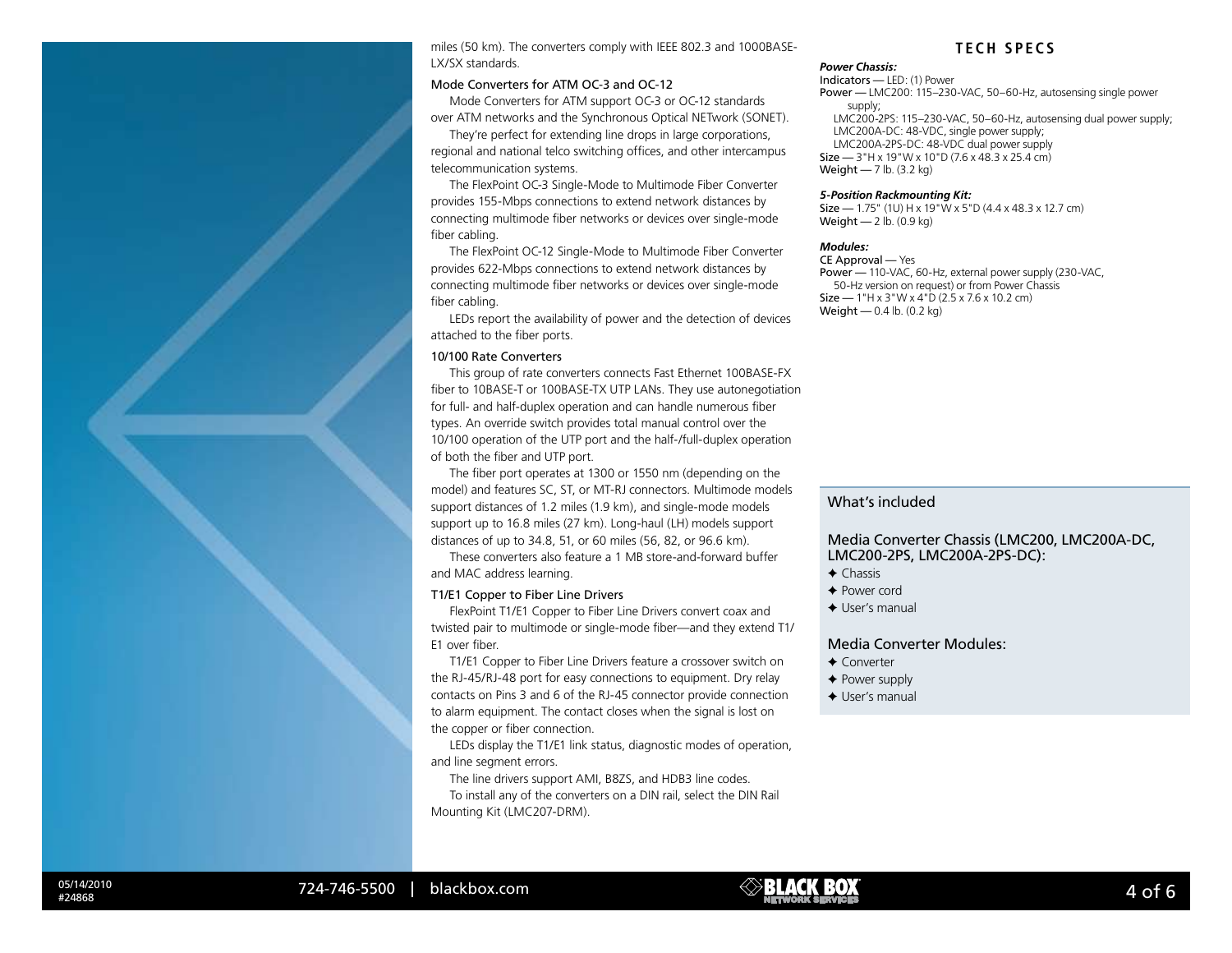

| Item                                        | <b>Code</b>                         |
|---------------------------------------------|-------------------------------------|
| FlexPoint 14-Slot Power Chassis             |                                     |
| Single Power Supply                         |                                     |
| 115-230 VAC                                 | <b>LMC200</b>                       |
| 48 VDC                                      | LMC200A-DC                          |
| Dual Power Supply                           |                                     |
| 115-230 VAC<br>48 VDC                       | <b>LMC200-2PS</b><br>LMC200A-2PS-DC |
| 5-Position Rackmounting Kit-Nonpowered Rack |                                     |
| Holds up to Five FlexPoint Media Converters | <b>LMC205</b>                       |
| Wallmounting Hardware for Single            |                                     |
| FlexPoint Media Converter                   | LMC206-WALL                         |
| FlexPoint Media Converter Modules           |                                     |
| ThinNet                                     |                                     |
| 10BASE-T/BNC                                | LMC210A                             |
| 10BASE-FL/BNC                               |                                     |
| 850-nm, Multimode, 2 km<br>ST               | LMC211A-MM                          |
| 1300-nm, Multimode, 2 km                    |                                     |
| ST                                          | <b>LMC211A-13MM</b>                 |
| 1300-nm, Single-Mode, 2 km                  |                                     |
| ST                                          | LMC211A-SM                          |
| 10-Mbps UTP to Fiber                        |                                     |
| 10BASE-T to 10BASE-FL                       |                                     |
| 850-nm, Multimode, 2 km                     |                                     |
| ST                                          | <b>LMC212A-MM-R3</b>                |
| SC                                          | LMC212A-MM-SC-R2                    |
| 1300-nm, Multimode, 5 km<br>ST              | LMC212A-13MM-R2                     |
| 1300-nm, Multimode, 15 km                   |                                     |
| ST                                          | <b>LMC212A-SM-R3</b>                |
| 1300-nm, Single-Mode, 28 km                 |                                     |
| ST                                          | LMC212A-SM-LH-R2                    |
| 1550-nm, Single-Mode, 85 km                 |                                     |
| SC                                          | LMC212A-SM-XLH                      |
| 1550-nm, Single-Mode, 110 km                |                                     |
| SC<br>100-Mbps UTP to Fiber                 | LMC212A-SM-SLH                      |
| 100BASE-TX to 100BASE-FX                    |                                     |
| 1300-nm, Multimode, 2 km Full Duplex, 412 m |                                     |
| Half-Duplex                                 |                                     |
| ST                                          | LMC213A-MMST-R2                     |
| SC                                          | LMC213A-MMSC-R2                     |
| MT-RJ                                       | LMC213A-MMRJ                        |
| 1300-nm, Single-Mode, 25 km                 |                                     |
| ST<br>SC                                    | LMC213A-SMST-R2<br>LMC213A-SMSC-R2  |
| MT-RJ                                       | LMC213A-SMRJ                        |
| 1550-nm, Single-Mode, 85 km                 |                                     |
| SC                                          | LMC213A-SM-XLH-R2                   |
| 1550-nm, Single-Mode, 110 km                |                                     |
| SC                                          | LMC213A-SM-SLH-R2                   |
| 1300-nm, Single-Mode Plus, 58 km            |                                     |
| ST                                          | LMC214A-STP-R2                      |
| SC                                          | LMC214A-SCP-R2                      |

| ----- |  |
|-------|--|
|       |  |

| FlexPoint Media Converter Modules (Continued)    |                |
|--------------------------------------------------|----------------|
| Gigabit UTP to Fiber                             |                |
| 1000BASE-T to 1000BASE-SX (UTP to Fiber)         |                |
| 850-nm, Multimode, 220 m                         |                |
| MT-RJ                                            | LMC1007A-R3    |
| $\varsigma$ C                                    | LMC1003A-R3    |
| 1000BASE-T to 1000BASE-LX                        |                |
| 1300-nm, Single-Mode, 10 km                      |                |
| SC                                               | LMC1004A-R3    |
| Token Ring UTP/Fiber                             |                |
| 850-nm, Multimode, 2.5 km                        | LTM215A-MM     |
| 1300-nm, Single-Mode, 20 km                      | LTM215A-SM     |
| 100-Mbps Fiber-to-Fiber Mode Converters          |                |
| 1300-nm Multimode to 1300-nm Single-Mode,        |                |
| 5 km-28 km                                       |                |
| ST to ST                                         | LMC250A-ST     |
| SC to SC                                         | <b>LMC250A</b> |
| 850-nm Multimode to 1300-nm Single-Mode,         |                |
| 500 m-28 km                                      |                |
| ST to ST                                         | LMC251A-ST     |
| SC to SC                                         | LMC251A-SC     |
| 1300-nm Multimode to 100BASE-FX 1300-nm          |                |
| Single-Mode, 5 km Multimode to 58 km Single-Mode |                |
| ST to ST                                         | LMC250A-ST-LH  |
| SC to SC                                         | LMC250A-LH     |
| 850-nm Multimode to 100BASE-FX (SX) 1300-nm      |                |
| Single-Mode, 5 km Multimode to 58 km Single-Mode |                |
| ST to ST                                         | LMC251A-ST-LH  |
| SC to ST                                         | LMC251A-SC-LH  |
| 1300-nm Multimode to 1300-nm Multimode, 5 km to  |                |
| 5 km Full Duplex, 412 m to 412 m Half-Duplex     |                |
| ST to ST                                         | LMC253A-ST     |
| SC to SC                                         | LMC253A-SC     |
| 850-nm Multimode to 1300-nm Multimode, 5 km to   |                |
| 5 km Full Duplex, 412 m to 412 m Half-Duplex     |                |
| ST to ST                                         | LMC252A-ST     |
| SC to SC                                         | LMC252A-SC     |